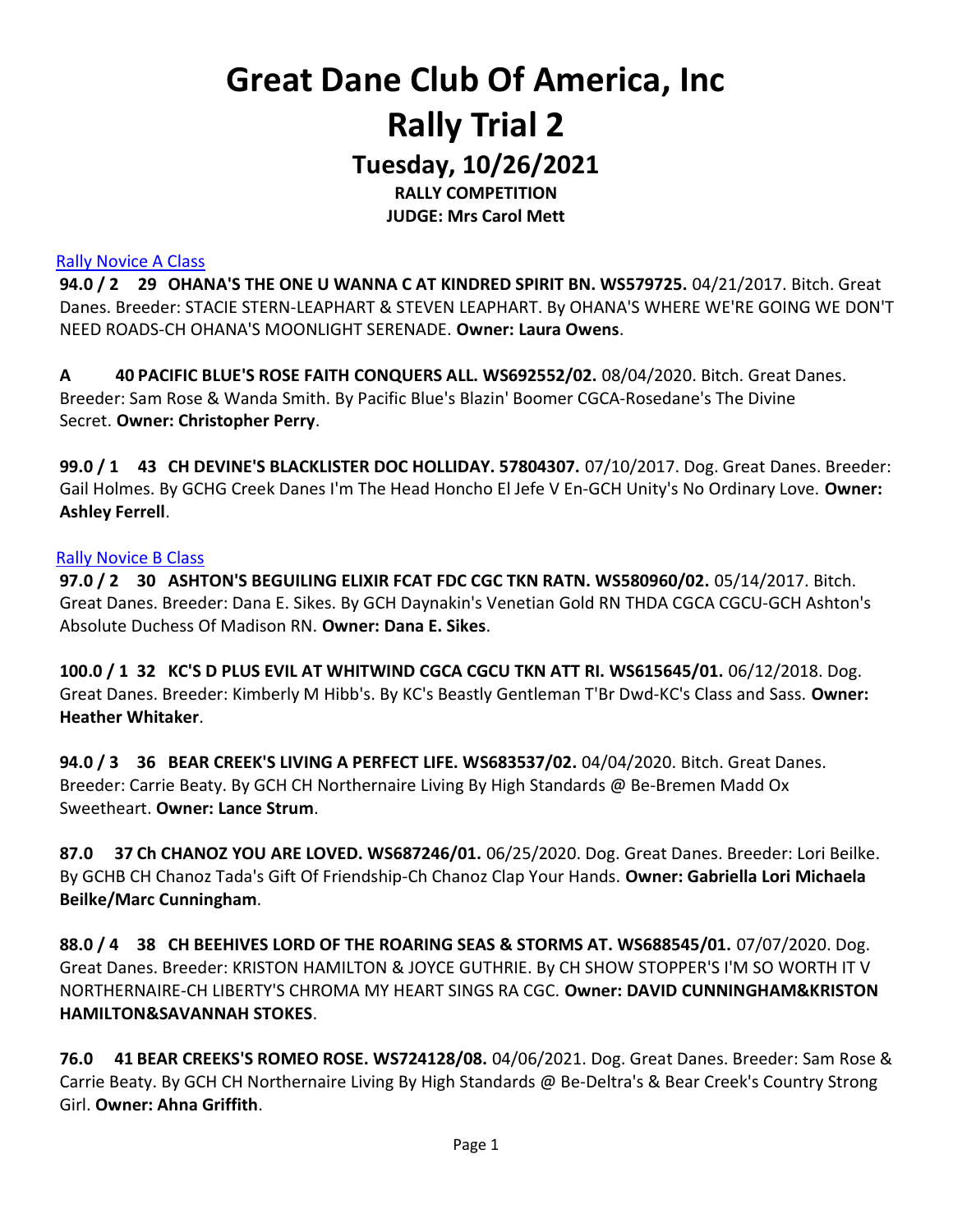## Great Dane Club Of America, Inc Rally Trial 2 Tuesday, 10/26/2021

RALLY COMPETITION JUDGE: Mrs Carol Mett

#### Rally Intermediate Class

99.0 / 1 15 ASHTON'S EPIC AMBITION CD PCD BN RI CAA DCAT FDC. WS580960/01. 05/14/2017. Bitch. Great Danes. Breeder: Dana E Sikes. By Gch Ch Daynakin's Venetian Gold RN FDC BCAT THDX-Gch Ch Ashton's Absolute Duchess Of Madison RN. Owner: Dana E Sikes.

98.0 / 3 16 ASHTON'S CLASSIC EMPIRE RI DCAT FDC CGCA TKI. WS580960/03. 05/14/2017. Dog. Great Danes. Breeder: Dana E Sikes. By Gch Ch Daynakin's Venetian Gold RN FDC BCAT THDX-Gch Ch Ashton's Absolute Duchess Of Madison RN. Owner: Dana E Sikes.

80.0 24 DANCING WITH DANES RIDDICK LUCIOUS CGC CGCA BN RT. WS508664/06. 07/17/2015. Dog. Great Danes. Breeder: Enola Gay Hambey. By Top Shelf's Ragz To Riches-Dancing With Danes The Lord Keeps His Promise. Owner: Lisa Mason.

93.0 25 Ch OLD-MISSIONS DANEMARKS HIGH INSPIRATIONS. WS512589/04. 08/20/2015. Bitch. Great Danes. Breeder: Stephanie Blades Karen Martin. By GCH CH Danemarks Sergeant At Arms-Danemarks Golden Girl. Owner: Gabriella Beilke Karen Martin.

A 26 GCH CH DANU'S SINFUL TEMPTATION FOR TDT. WS524579/02. 11/26/2015. Bitch. Great Danes. Breeder: TPlambeck &MPevy &KWood &BCostantinidis &NHennagin. By Ch Harlwood-Briggadane Ricochet-Gch Ch Danu's Atom Eve. Owner: Tabitha Plambeck & Melissa Pevy.

88.0 27 PACIFIC BLUE'S BLAZIN' BOOMER CGCA BCAT. WS545945/01. 08/09/2016. Dog. Great Danes. Breeder: Mrs. Tracy Mae Coomes. By Maximus Coomes-Zoey Coomes. Owner: Shinae Vedder.

96.0 (32) KC'S D PLUS EVIL AT WHITWIND CGCA CGCU TKN ATT RI. WS615645/01. 06/12/2018. Dog. Great Danes. Breeder: Kimberly M Hibb's. By KC's Beastly Gentleman T'Br Dwd-KC's Class and Sass. Owner: Heather Whitaker.

95.0 33 PAQUESTONE ROLLIN THDR KESTREL DCAT RN. WS629640/01. 04/24/2018. Bitch. Great Danes. Breeder: a. dyck a. wright r. goldstone. By gchs paquestones we nv the dasher-ch paquestone golden girl di tany. Owner: marta brock r. goldstone.

96.0 34 GCH CH SUNDOWN'S WHAT'S ONE MORE AT WATERS EDGE CG. WS637374/02. 02/14/2020. Dog. Great Danes. Breeder: Kim M Schoenthaler and Cheryl Reukauf. By Ch Patient Danes Just Too Cool-Moredane's Frozen In Time at Sundown ETC. Owner: Dr. Lindsay M Mitchell.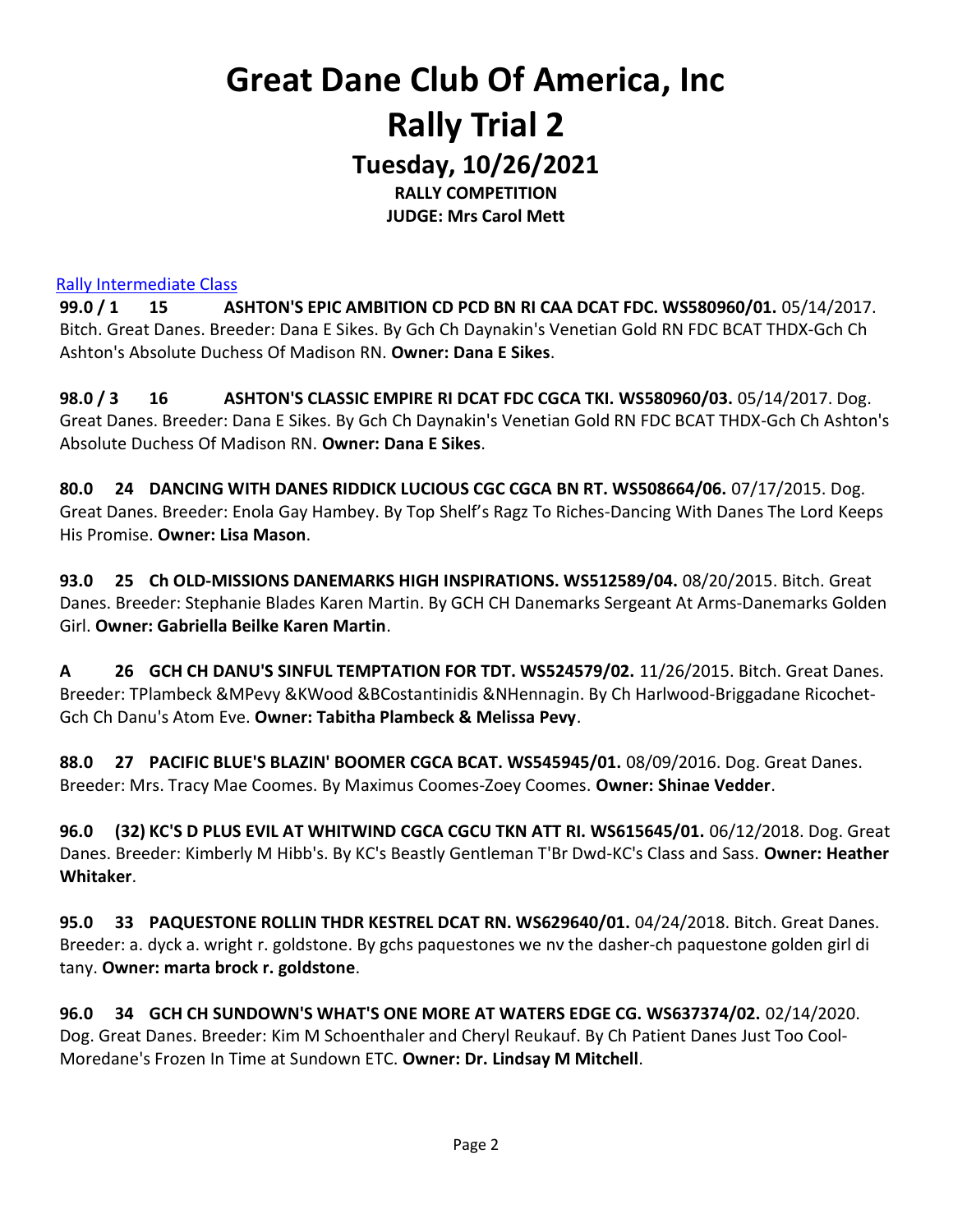## Tuesday, 10/26/2021

RALLY COMPETITION

JUDGE: Mrs Carol Mett

93.0 35 SEVENHAWK'S FIRST WISH UPON A LUCKY STAR BCAT RATO. WS663304/11. 11/14/2019. Bitch. Great Danes. Breeder: Ashley & Christopher Gandees. By GCH WindyCity-Orion's Guitar Hero-GCH Lovesong Twinkle Twinkle Lucky Star V Saravill. Owner: Ashley & Christopher Gandees.

99.0 / 2 39 DANTRYDANES VIOLETS ARE BLUE. WS689709. 05/03/2019. Bitch. Great Danes. Breeder: Danielle Yule. By Ch Dantrydanes Captain Nemo-Dantrydanes Can't Stand Still. Owner: Faith Abend.

97.0 / 4 42 LADY GAGA NANPAR. 227515. 04/01/2018. Bitch. Great Danes. Breeder: Unknown. By Unknown-Unknown. Owner: Nancy Parsons.

96.0 44 DANEMARK'S TALK DERBY TO ME DMDSCGCACGCUTKAATTVHM. 65821108. 04/30/2019. Bitch. Great Danes. Breeder: Karen A Martin/Bernie J Martin. By GCH CH Danemark's Sergeant At Arms-GCH CH Danemark N Glacier Hear Me Roar DCAT. Owner: Traci J Rinoldo.

## Rally Advanced A Class

96.0 / 2 11 GCH LOVESONG TWINKLE TWINKLE LUCKY STAR V SARAVIL. WS546864/03. 09/19/2016. Bitch. Great Danes. Breeder: Mickie Raborn & Gabrielle Raborn & Mimi Kim. By Chanoz Sweet Treat V Eye Candy-Gch Ch Saravilla Chroma Party On Bourbon Street L. Owner: A & C Gandees & M & G Reborn & M T Kim.

96.0 / 1 (16) ASHTON'S CLASSIC EMPIRE RI DCAT FDC CGCA TKI. WS580960/03. 05/14/2017. Dog. Great Danes. Breeder: Dana E Sikes. By Gch Ch Daynakin's Venetian Gold RN FDC BCAT THDX-Gch Ch Ashton's Absolute Duchess Of Madison RN. Owner: Dana E Sikes.

## Rally Advanced B Class

92.0 / 4 5 BELLA LUNA BLU CGC TKA RI BCAT NAP NJP OFP ACT2J. PAL27805/1. 08/25/2019. Bitch. Great Danes. Breeder: . By -. Owner: DIANA LYNNE SHEATLER.

91.0 6 LAKAYA'S MY HEARTS HOPE CD RAE CGC CGCA CGCU TK. WS444569/01. 02/22/2013. Bitch. Great Danes. Breeder: Renee Gossage. By Lakaya's Midnight Max Factor-Lakaya's Midnight Master Copy Kat. Owner: Lisa Mason.

99.0 / 1/HC/HTQ 7 RACH WHITWIND'S SOMETHING WICKED THIS WAY COMES BC. WS476924/10. 05/24/2014. Bitch. Great Danes. Breeder: Natasha Collins. By General Gauge Collins-Lady of York. Owner: Heather Whitaker.

NQ 8 DANCING WITH DANES SUNNY NAHUM CD CGC CGCA RI T. WS508664/07. 07/17/2015. Dog. Great Danes. Breeder: Enola Gay Hambey. By Top Shelf's Ragz To Riches-Dancing With Danes The Lord Keeps His Promise. Owner: Lisa Mason.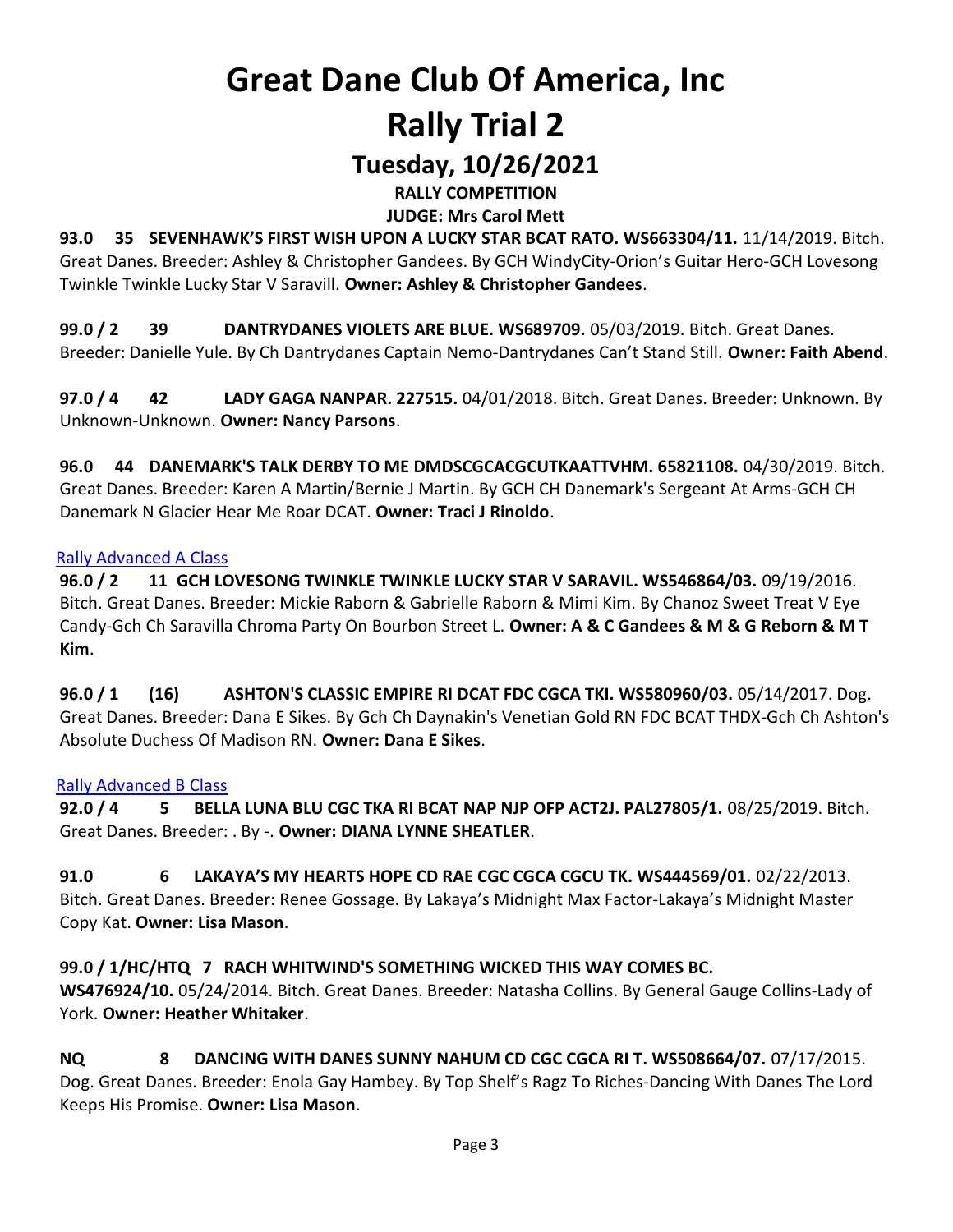## Tuesday, 10/26/2021

RALLY COMPETITION JUDGE: Mrs Carol Mett

99.0 / 2 (10) RACH 2 ZEPHYR LINCOLN WOLBERT CD BN RM6 RAE6 THDN. WS542156/02. 06/24/2016. Dog. Great Danes. Breeder: Jo Ellen Miller. By Rich Baby Danes Mannie-Bonnie Muddy Paws. Owner: Stacy J. Wolbert.

90.0 12 CAERULEUS CATFISH BLUES TKN BCAT BN RI CGC FDC. WS561877/09. 01/10/2017. Bitch. Great Danes. Breeder: James Conroy & Michelle Conroy & Lucy Conroy. By Coleridge's Willie Stargell-Caeruleus In Like Flynn. Owner: Yolanda Dallas & Mark Davenport.

93.0 / 3 14 CARA MIA EVELINA CGC BN RE FCAT MJP MXP AFP FDC. WS566381/04. 03/18/2017. Bitch. Great Danes. Breeder: TERRIE RHODEN. By CH CH RHGD'S THE SOUND OF MADNESS GUNNER-SPIRIT DANES INSIDE THE FIRE. Owner: DIANA LYNNE SHEATLER.

91.0 (15) ASHTON'S EPIC AMBITION CD PCD BN RI CAA DCAT FDC. WS580960/01. 05/14/2017. Bitch. Great Danes. Breeder: Dana E Sikes. By Gch Ch Daynakin's Venetian Gold RN FDC BCAT THDX-Gch Ch Ashton's Absolute Duchess Of Madison RN. Owner: Dana E Sikes.

A (18) ELLENNI'S I IS FOR INFINITY RE CGCA CGCU TKI FDC. WS585876/07. 08/25/2017. Dog. Great Danes. Breeder: Brittney Cipriotti. By Ellenni's Reed Richards-Ellenni's A kiss on the Chic. Owner: Jennifer Bourque.

82.0 20 GCH CH STARDUST'S A LITTLE LESS CONVERSATION BN RE. WS590057/03. 09/13/2017. Bitch. Great Danes. Breeder: Darryl Pitts & Brian O'Donnell & Wendy O'Donnell. By Ch Chanoz If Your Happy And You Know It-Gch Ch Stardust's Stealin' The Spotlight. Owner: Shinae Perry & Darryl Pitts & Brian O'Donnell.

## Rally Excellent B Class

96.0 (6) LAKAYA'S MY HEARTS HOPE CD RAE CGC CGCA CGCU TK. WS444569/01. 02/22/2013. Bitch. Great Danes. Breeder: Renee Gossage. By Lakaya's Midnight Max Factor-Lakaya's Midnight Master Copy Kat. Owner: Lisa Mason.

## 100.0 / 1 (7) RACH WHITWIND'S SOMETHING WICKED THIS WAY COMES BC. WS476924/10. 05/24/2014. Bitch. Great Danes. Breeder: Natasha Collins. By General Gauge Collins-Lady of York. Owner: Heather Whitaker.

75.0 (8) DANCING WITH DANES SUNNY NAHUM CD CGC CGCA RI T. WS508664/07. 07/17/2015. Dog. Great Danes. Breeder: Enola Gay Hambey. By Top Shelf's Ragz To Riches-Dancing With Danes The Lord Keeps His Promise. Owner: Lisa Mason.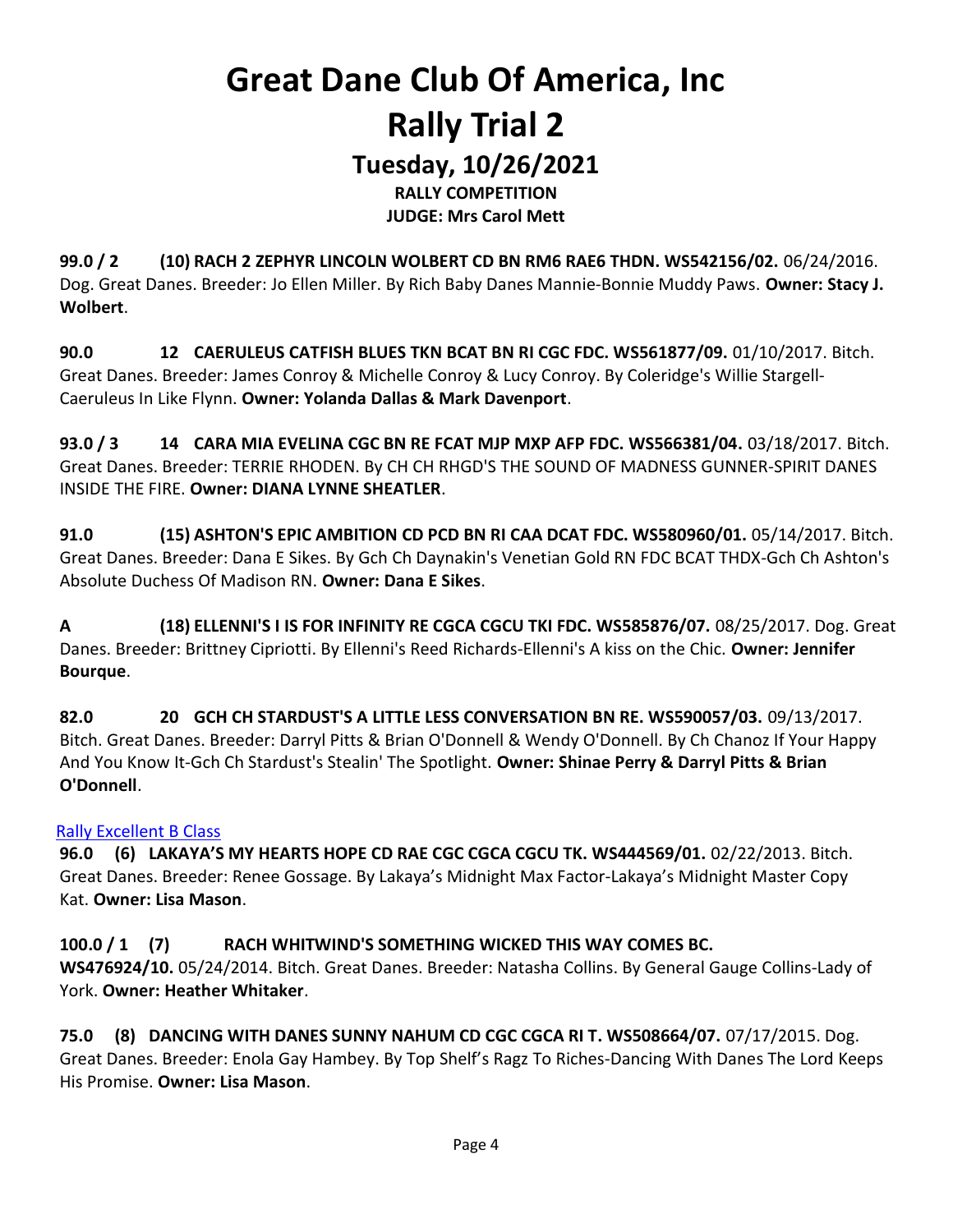## Tuesday, 10/26/2021

RALLY COMPETITION

JUDGE: Mrs Carol Mett

## 98.0 / 2 (10) RACH 2 ZEPHYR LINCOLN WOLBERT CD BN RM6 RAE6 THDN.

WS542156/02. 06/24/2016. Dog. Great Danes. Breeder: Jo Ellen Miller. By Rich Baby Danes Mannie-Bonnie Muddy Paws. Owner: Stacy J. Wolbert.

97.0 / 4 (14) CARA MIA EVELINA CGC BN RE FCAT MJP MXP AFP FDC. WS566381/04. 03/18/2017. Bitch. Great Danes. Breeder: TERRIE RHODEN. By CH CH RHGD'S THE SOUND OF MADNESS GUNNER-SPIRIT DANES INSIDE THE FIRE. Owner: DIANA LYNNE SHEATLER.

94.0 17 ELLENNI'S "S" IS FOR SUPERHERO MJP MXP XFP. WS585876/05. 08/25/2017. Bitch. Great Danes. Breeder: Brittany Cipriotti. By CH Ellenni's Reed Richards-CH Ellenni's A KISS on the CHIC. Owner: Deb J. Peatt and Sue Ruby.

A (18) ELLENNI'S I IS FOR INFINITY RE CGCA CGCU TKI FDC. WS585876/07. 08/25/2017. Dog. Great Danes. Breeder: Brittney Cipriotti. By Ellenni's Reed Richards-Ellenni's A kiss on the Chic. Owner: Jennifer Bourque.

96.0 19 CAERULEUS MAKIN' MEMORIES FOR RIVER ROCK CD PCD R. WS587518/05. 09/07/2017. Dog. Great Danes. Breeder: James Conroy & Michelle Conroy & Lucy Conroy. By CH Sharcon's Tomahawk-Caeruleus In Like Flynn. Owner: Mark Davenport.

95.0 (20) GCH CH STARDUST'S A LITTLE LESS CONVERSATION BN RE. WS590057/03. 09/13/2017. Bitch. Great Danes. Breeder: Darryl Pitts & Brian O'Donnell & Wendy O'Donnell. By Ch Chanoz If Your Happy And You Know It-Gch Ch Stardust's Stealin' The Spotlight. Owner: Shinae Perry & Darryl Pitts & Brian O'Donnell.

A 21 DANU'S SPLITTING ATOMS RA AXP AJP. WS621612/02. 08/06/2018. Bitch. Great Danes. Breeder: Melissa Pevy & Sandy King. By Danu's Eve Was Framed-Kingdanes At Danu Miss Independence. Owner: Tabitha Plambeck & Melissa Pevy.

97.0 / 3 22ELLENNI BLACKSTONE THIDWICK THE MOOSE XFP AXP AJP. WS652745/05. 04/19/2019. Dog. Great Danes. Breeder: Brittany Cipriotti and Kristi Allison. By CH Harley D Hardts Flash-Forward V Honey Ellenni-CH Ellenni's Honey of an OH!. Owner: Deb J Peatt and Sue Ruby.

96.0 23 PATIENTDANES BLESS THE BROKEN ROAD RASCAL CD RA D. WS656788/02. 07/08/2019. Dog. Great Danes. Breeder: Lesa Bastow. By CH Patientdanes Just Too Cool-Patientdanes GMJ Hakuna Matata. Owner: Joan R Mrkvicka.

Rally Master Class